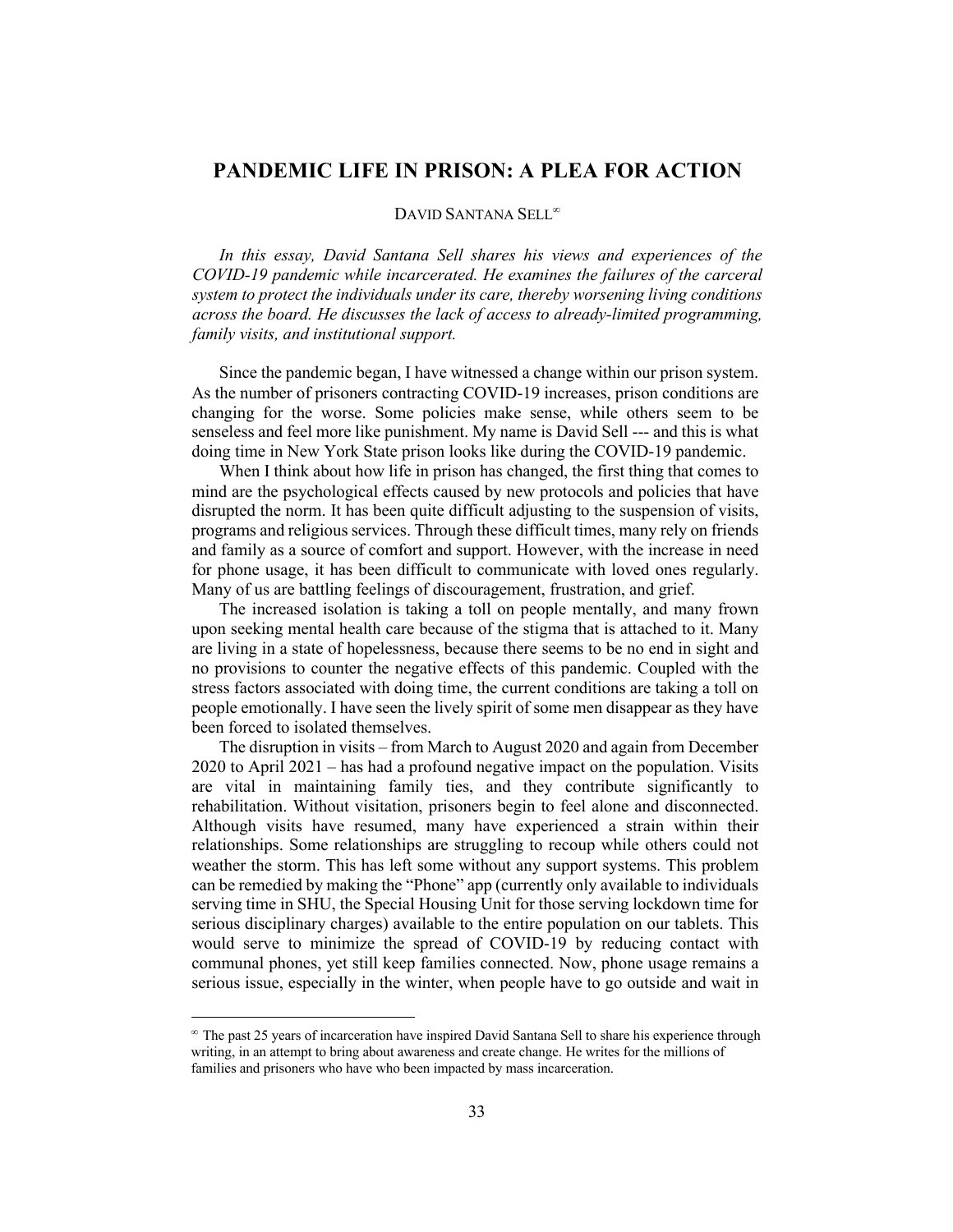line in brutal, freezing temperatures, as the six phones available are all in the outdoor yard. It is, plainly, inhumane.1

The suspension of visits has affected me personally by creating a strain on my relationships. I realize how valuable a simple touch can be, a kiss, holding my wife's hand, hugging my grandchildren, reading to them or playing a game of hangman that they enjoy so much. Visits have played a major role in the process of bonding with my family and maintaining ties. My children and grandchildren responded to my love with love; their smiles were comforting and made me proud. Unfortunately, now my grandchildren have become distant and no longer seem to be excited when I call home. They no longer run to the phone so we can talk about our visits and make plans for the next one. The lack of emotional support and physical contact has left my wife feeling depressed and sad. I can feel her silent pain.

Prior to the suspension of visits, every visitor was required to wear a mask, their temperatures were taken, and physical contact was not allowed. With all of these necessary precautions in place, was it even necessary to suspend visits altogether? Rapid testing could be introduced with limitations on the number of visits a person can receive in order to minimize cost. Limited visits with these precautions would be effective in maintaining family ties, while also reducing risk. While I understand some restrictions are necessary, the negative effects of suspending visits entirely cannot be ignored.

Not everyone has been affected by the suspension of visits or restrictions. Some entered the system with no support system and continue to do time alone. These individuals have relied on programs to help them get through their days and years. Many of these programs have been suspended – including sport activities, volunteer programs, inmate organizations (nonprofit-like organizations created by incarcerated individuals to serve as support groups, such as parenting classes, business classes, and fundraising for communities impacted by the prison system), festivals and certain programs that provide employment. These men now sit idly in their cells. Recently, I heard a young man state that his program no longer has the supplies needed to assist him in learning a trade. Budget cuts are also affecting access to prescriptions and medical care. I have recently been denied prescription refills, and the reasons given were a smoke screen to the real reasons why – budget cuts. A prisoner's health and well-being is now even more expendable.

As the number of cases spikes within my facility, changes and new policies continue to disrupt the norm.

In March 2020, I tested positive for COVID-19. It was a stressful experience for me and my family. The living conditions while quarantined were by far the worst 14 days of my time spent in prison. I wore the same clothing for 14 days, lacked any personal property or hygiene products. Medical treatment was nonexistent and so was communication with my family. I remember asking the doctor about treatment and being told to just "ride it out." Although I signed a HIPAA waiver, my wife was denied any update or status about my health and encountered nothing but hostility from medical staff when she called. Information about living conditions while quarantined reached the prison population, so many who had symptoms did not seek

<sup>&</sup>lt;sup>1</sup> To support expanded phone access for incarcerated individuals, you can sign this petition: www.change.org/phoneappaccessny.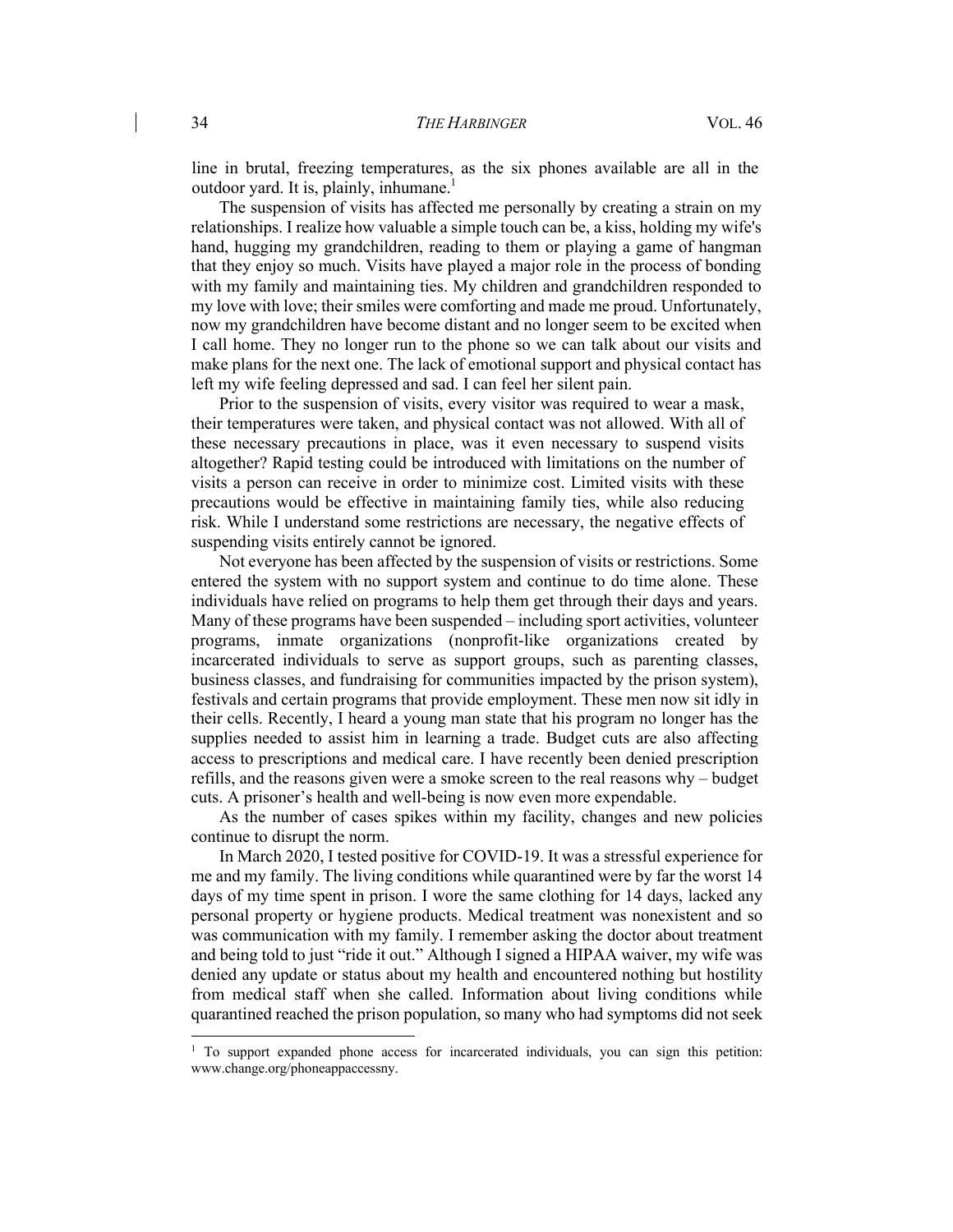medical attention.

I decided to share my experience with a Buzz Feed reporter (Melissa Segura) and as a result, my story was published. Unfortunately, speaking my truth only brought about various forms of retaliation from prison officials. This is often the case when an incarcerated individual complains about prison conditions and treatment.

Though COVID-19 was new, prisoners have long-fear being quarantined because of living conditions, and others have no faith in the medical treatment – or lack thereof – provided to them. The process of rehabilitation has ceased to exist. Beyond these concerns is also the fear of death. Yesterday a friend of mine told me he did not want to die in prison. His operation for his progressing cancer was canceled due to COVID-19 spikes in local areas outside of the prison. My friend is not alone. Many share his concern, especially the older prison population and those with underlying health conditions.

Our hope is that the Governor will grant more clemency applications and support legislation that will afford many hope. Several such examples include  $S808^2$  – which would give people an opportunity to earn time off of their sentences and become eligible for early release based on good behavior and completion of certain programs, thereby providing an incentive to promote rehabilitation, and bill S8221,<sup>3</sup> which would require all people convicted of felonies to become eligible for parole after serving no more than 25 years. Additionally, there is  $S497A<sup>4</sup> -$  the Fair and Timely Parole Bill – which mandates release of eligible incarcerated persons unless they present a current and unreasonable risk or such risk cannot be mitigated by parole supervision, and  $S2144^5$  – the Elder Parole Bill – which permits the Parole Board to evaluate all prisoners over the age of 55 who have served at least 15 years in prison for possible parole release.

As Law Professor Steven Zeidman told me recently: "Covid presents a necessity to rethink who needs to be in prison, but, even more than that, it presents an opportunity to rethink, beyond who is older or ill, who needs to be in prison. In other words, it presents an opportunity to address the decades that resulted in mass incarceration – too many people serving too many years. A sentence once imposed does not remain just, necessary or appropriate in perpetuity."6 This statement shines light on incarcerated men and women who have been forgotten and who no longer have a support system. These folks – who have spent decades in prison – live within me, because they contributed to my personal growth. The sentence they received continues to overshadow who they have become – remorseful people who live in service to others, people who have taken every stride to change who they were, people who can serve our communities and change the lives of others, people who

<sup>2</sup> NY State Senate Bill S808, 2019-2020 Legislative Session, *available here*: https://www.nysenate.gov/legislation/bills/2019/s808. <sup>3</sup> NY State Senate Bill S8221, 2019-2020 Legislative Session, *available here*:

https://www.nysenate.gov/legislation/bills/2019/s8221. <sup>4</sup> NY State Senate Bill S497A, 2019-2020 Legislative Session, *available here*: https://www.nysenate.gov/legislation/bills/2019/s497. 5 NY State Senate Bill S2144, 2019-2020 Legislative Session, *available here*: https://www.nysenate.gov/legislation/bills/2019/s2144.

<sup>6</sup> Professor Steve Zeidman, *In conversation with the author*.